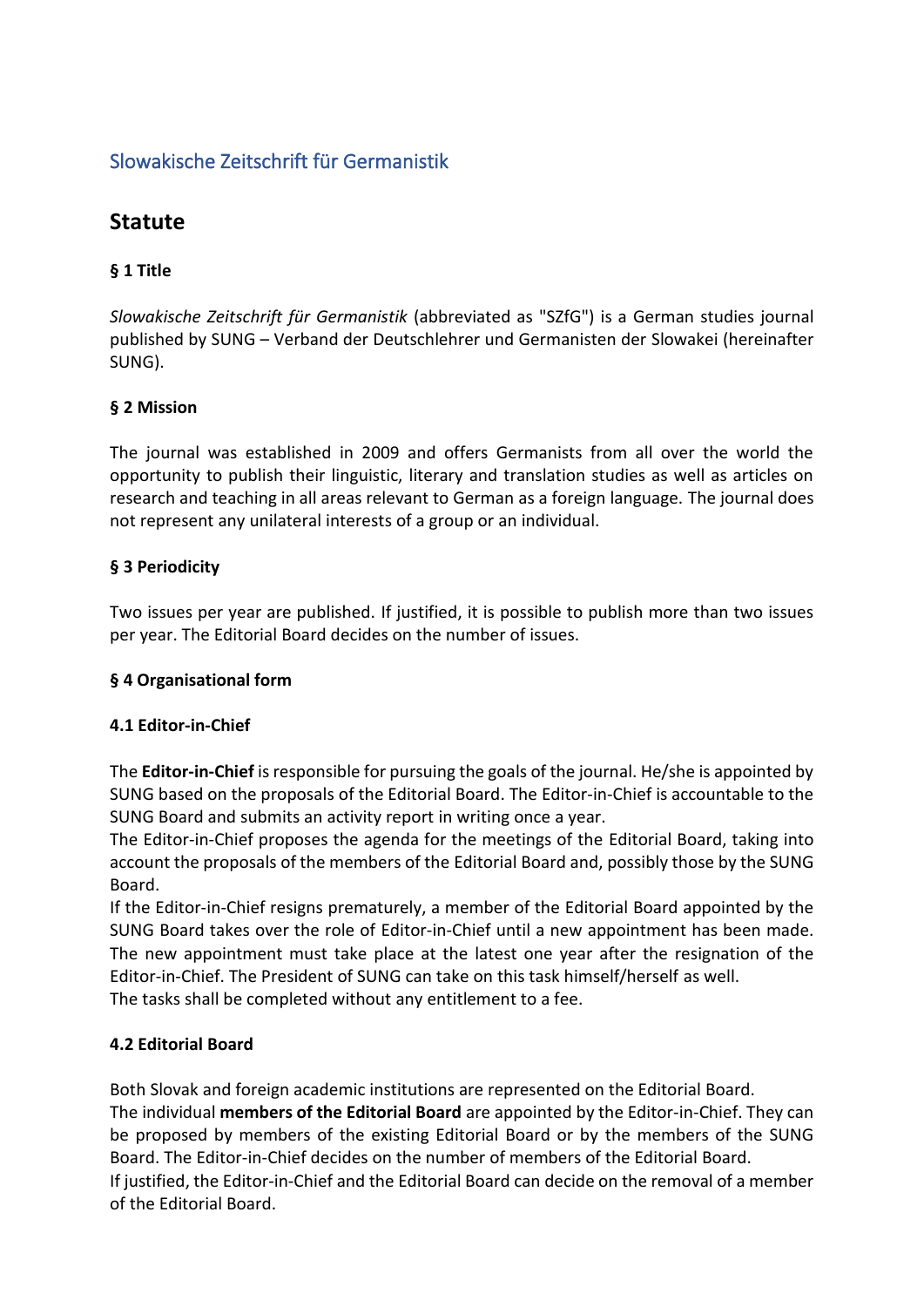The Editorial Board is convened by the Editor-in-Chief at least once a year. Written minutes of the meeting are made, which are then sent to both the members of the Editorial Board and the SUNG Board.

The Editorial Board has a quorum ensuring that a third of the regular members are present, including the Editor-in-Chief. The Editorial Board makes decisions with a majority of votes of the members present. In the event of a tie, the Editor-in-Chief's vote is decisive. The Editorial Board can make decisions during meetings, via telephone conferences or by an online vote. The Editorial Board authorises an expert (or several experts) to publish the individual issues of the SZfG. A member of the Editorial Board can take on this task as well. Those interested in editing an issue of the journal submit a topic proposal with a short synopsis to the Editor-in-Chief. The Editorial Board then votes on the proposed topics.

The tasks shall be completed without any entitlement to a fee.

## **4.3 Scientific Board**

The Scientific Board advises the Editorial Board during the selection of main topics as well as during the selection of reviewers. The international Scientific Board guarantees the scientific quality of the published articles.

## **§ 5 Editor of an issue**

Each SZfG issue with a specific topic has one or more editors who take on the editorial work. The duties of the editors of the issue are as follows:

- preparation of the call for papers in coordination with the Editorial Board;
- communication with the authors;
- communication during the review process;
- compilation of the issue;
- communication with the technical editors;
- completion of the publisher's version.

The tasks shall be completed without entitlement to a fee.

#### **§ 6 Review process**

The submitted papers are reviewed in the form of a double-blind review. They are forwarded by the editor of the issue or by the Editor-in-Chief to two reviewers and subjected to a peer review process. The assessment of the papers is carried out anonymously and using a standardised evaluation sheet, it is supplemented by a written comment, and it ends with a recommendation. The assessment should be factual and objective. Criticism is to be formulated constructively so that it enables the authors to improve their papers.

The authors can reasonably reject the proposed revisions from the reviewers that do not appear feasible to them. In the event of a dispute, a third expert shall be consulted.

The final decision on whether to accept or reject the paper is made by the editors of the issue in consultation with the Editor-in-Chief. The authors are informed about this decision in writing. The reviewers remain anonymous to the authors.

#### **§ 7 Publication**